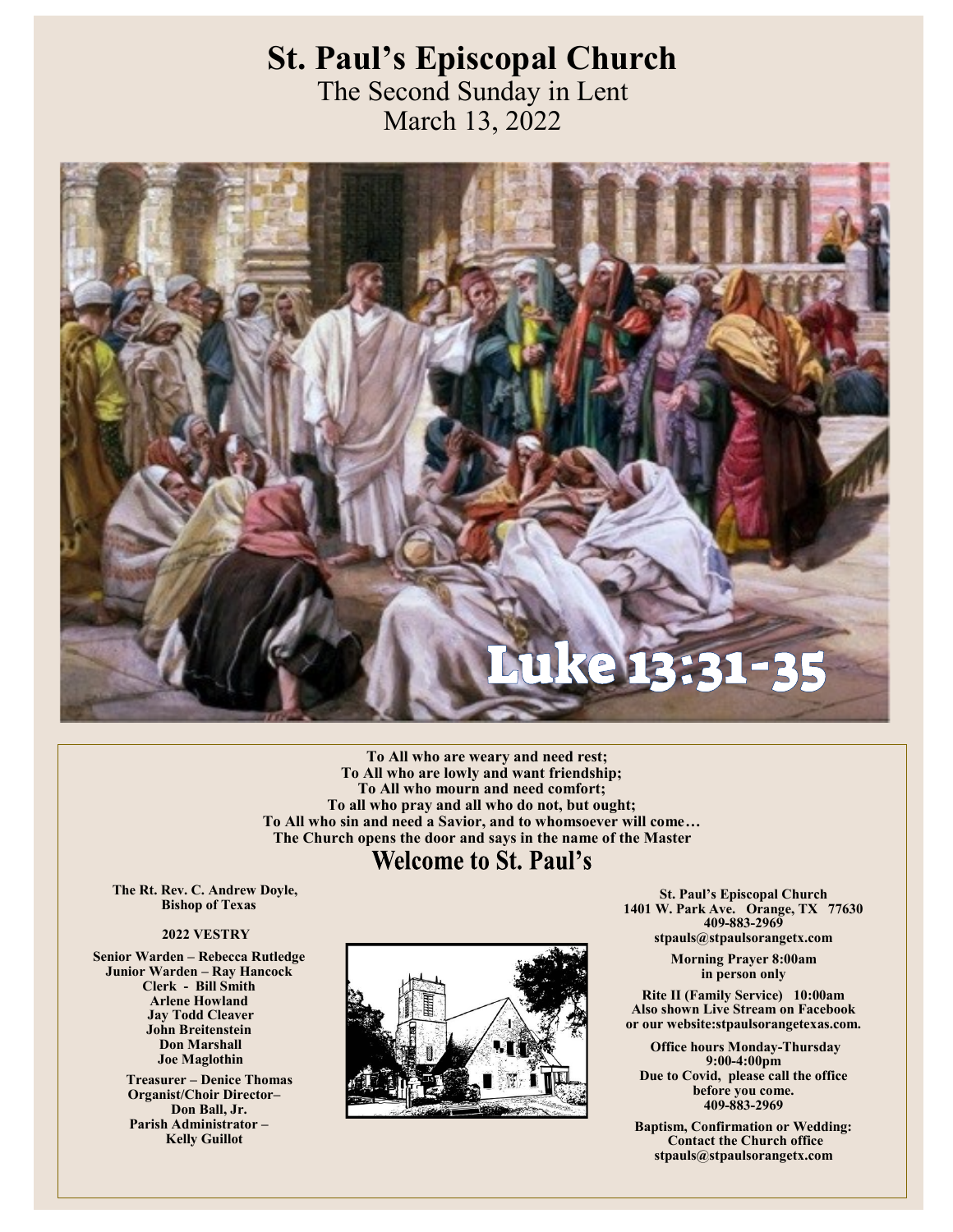# **The Second Sunday in Lent–Morning Prayer: Rite Two**<br>The service is in the *Book of Common Prayer* (BCP), a blue book.

Hymns are in *The Hymnal*, a maroon book. Hymn numbers beginning with "S" are at the front of The Hymnal. Additional Hymns may be in LEV: Lift Every Voice and Sing II, or Renew, a paperback hymnal.

# **The Preparation**

### **The Processional Hymn** *The God of Abraham Praise* 401

*The Officiant:* Opening *(standing)* **BCP**, 75

At any Time

Grace to you, and peace, from God our Father, and the Lord Jesus Christ. Philippians 1:2

I was glad when they said to me, "Let us go into the house of the Lord." Psalm 122:1

Let the words of my mouth, and the meditation of my heart, be acceptable in your sight, O Lord, my strength and my redeemer. Psalm 19:14

Send out your light and your truth, that they may lead me, and bring me to your holy hill, and to your dwelling. Psalm 43:3

The Lord is in his holy temple; let all the earth keep silence before him. Habakkuk 2:20

The hour coming, and now is, when the true worshipers will worship the Father in spirit and in truth; for such he Father seeks to worship him. John 4:23

Thus says the high and lofty One who inhabits eternity, whose name is Holy," I dwell in the high and holy place and also with the one who has a contrite and humble spirit, to revive the spirit of the humble and to revive the heart of the contrite." Isaiah 57:15

| Kyrie                               | Lord, Have Mercy | S-91          |
|-------------------------------------|------------------|---------------|
| <b>Confession of Sin</b> (kneeling) |                  | <b>BCP 79</b> |
| The Officiant says to the people:   |                  |               |

Dearly beloved, we have come together in the presence of Almighty God our heavenly Father, to set forth his praise, to hear his holy Word, and to ask, for ourselves and on behalf of others, those things that are necessary for our life and our salvation. And so that we may prepare ourselves in heart and mind to worship him, let us kneel in silence, and with penitent and obedient hearts confess our sins, that we may obtain forgiveness by his infinite goodness and mercy.

### *Silence may be kept.*

### *Officiant and People together, all kneeling:*

Most merciful God, we confess that we have sinned against you in thought, word, and deed, by what we have done, and by what we have left undone. We have not loved you with our whole heart; we have not loved our neighbors as ourselves. We are truly sorry and we humbly repent. For the sake of your Son Jesus Christ, have mercy on us and forgive us; that we may delight in your will, and walk in your ways, to the glory of your Name. Amen.

The Absolution BCP 80

*The Celebrant alone stands and says*

Almighty God have mercy on us, forgive us all your sins through our Lord Jesus Christ, strengthen us in all goodness, and by the power of the Holy Spirit keep us in eternal life. Amen.

# **The Invitatory and Psalter**

*All stand*

*Officiant:* Lord, open our lips. *People:* And our mouth shall proclaim your praise.

### *Officiant and People:*

Glory to the Father, and to the Son, and to the Holy Spirit: as it was in the beginning, is now, and will be forever. Amen. Alleluia

*Officiant:* Alleluia. The Spirit of the Lord renews the face of the earth: Come let us adore him. Alleluia.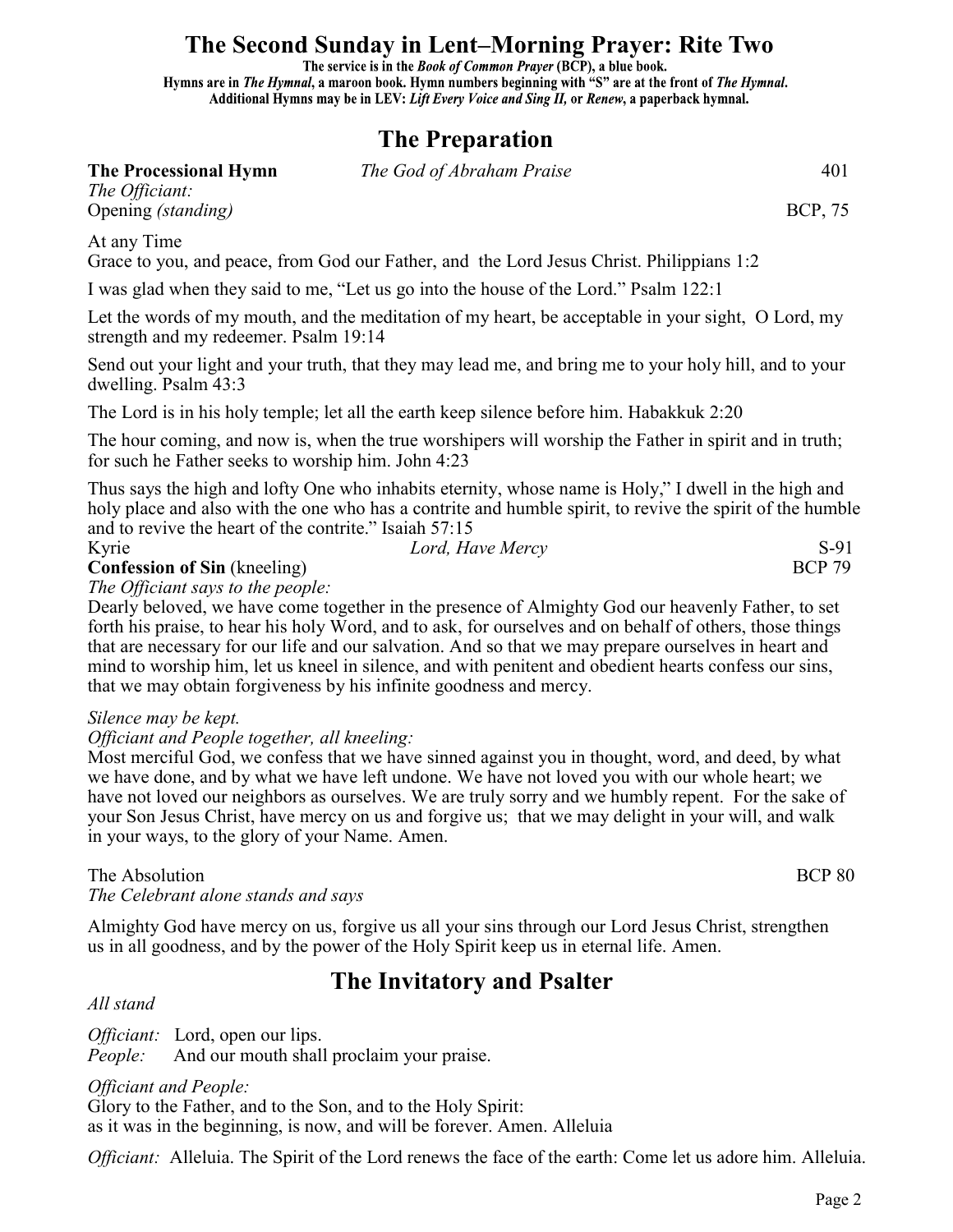### **Venite Psalm 95:1-7** BCP 82

Come, let us sing to the Lord; \* let us shout for joy to the Rock of our salvation. Let us come before his presence with thanksgiving \* and raise a loud shout to him with psalms. For the Lord is a great God, \* and a great King above all gods. In his hand are the caverns of the earth, \* and the heights of the hills are his also. The sea is his, for he made it, \* and his hands have molded the dry land. Come, let us bow down, and bend the knee, \* and kneel before the Lord our Maker. For he is our God, and we are the people of his pasture and the sheep of his hand. \* Oh, that today you would hearken to his voice! 

### **The Psalm Appointed** *(see readings insert)*

Glory to the Father, and to the Son, and to the Holy Spirit: \* as it was in the beginning, is now, and will be forever. Amen.

### **The Word of God**

13 **A Song of Praise** BCP 90 Benedictus es, Domine Song of the Three Young Men, 29-34

Glory to you, Lord God of our fathers; \* you are worthy of praise; glory to you. Glory to you for the radiance of your holy Name; \* we will praise you and highly exalt you for ever. Glory to you in the splendor of your temple; \* on the throne of your majesty, glory to you. Glory to you, seated between the Cherubim; \* we will praise you and highly exalt you for ever. Glory to you, beholding the depths; \* in the high vault of heaven, glory to you. Glory to you, Father, Son, and Holy Spirit; \* we will praise you and highly exalt you for ever .

### **The Second Lesson** *(see readings insert)*

### **17 The Song of Simeon BCP 93**

Nunc dimittis Luke 2:29-32

Lord, you now have set your servant free  $*$  to go in peace as you have promised; For these eyes of mine have seen the Savior, \* whom you have prepared for all the world to see: A Light to enlighten the nations, \* and the glory of your people Israel. Glory to the Father, and to the Son, and to the Holy Spirit: \* as it was in the beginning, is now, and will be for ever. Amen.

| Hymn              | Be Not Afraid $(v. 1-3)$           | Renew 243             |
|-------------------|------------------------------------|-----------------------|
| <b>The Gospel</b> |                                    | (see readings insert) |
| Hymn              | <i>Be Not Afraid</i> (Vv. 3 and 1) | Renew 243             |

### **The Apostles' Creed BCP 96**

*Officiant and People together, all standing:* I believe in God, the Father almighty, creator of heaven and earth. I believe in Jesus Christ, his only Son, our Lord. He was conceived by the power of the Holy Spirit and born of the Virgin Mary. He suffered under Pontius Pilate, was crucified, died, and was buried. He descended to the dead. On the third day he rose again. He ascended into heaven, and is seated at the right hand of the Father. He will come again to judge the living and the dead. I believe in the Holy Spirit, the holy catholic Church, the communion of saints, the forgiveness of sins, the resurrection of the body, and the life everlasting. Amen. **Page 3** and the life everlasting. Amen.

**The First Lesson** *(see readings insert)*

**The Sermon Miles Hall, III**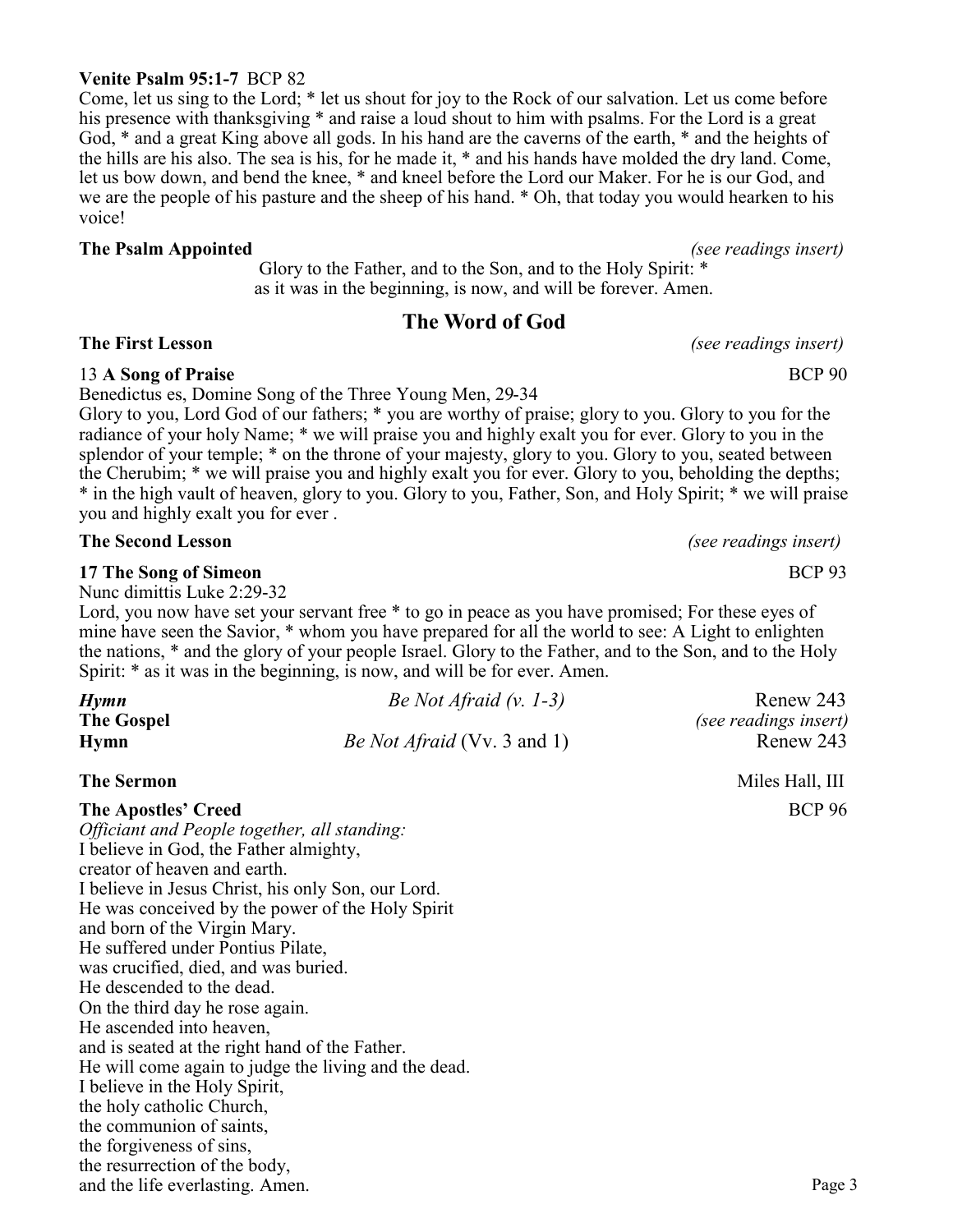*The people stand or kneel: Officiant:* The Lord be with you. *People:* And also with you. *Officiant:* Let us pray.

*Officiant and People:* **BCP 97** Our Father, who art in heaven, hallowed be thy Name, thy kingdom come, your kingdom come, thy will be done, on earth as it is in heaven. Give us this day our daily bread. And forgive us our trespasses, as we forgive those as we forgive those who trespass against us. And lead us not into temptation, but deliver us from evil. For thine is the kingdom, and the power, and the glory, for ever and ever. Amen.

### **The Suffrage A** BCP 97

- V. Show us your mercy, O Lord;
- R. And grant us your salvation.
- V. Clothe your ministers with righteousness;
- R. Let your people sing with joy.
- V. Give peace, O Lord, in all the world;
- R. For only in you can we live in safety.
- V. Lord, keep this nation under your care;
- R. And guide us in the way of justice and truth.
- V. Let your way be known upon earth;
- R. Your saving health among all nations.
- V. Let not the needy, O Lord, be forgotten;
- R. Nor the hope of the poor be taken away.
- V. Create in us clean hearts, O God;
- R. And sustain us with your Holy Spirit.

*The Officiant then says one or more of the following Collects:* The Collect of the Day *See reading insert*

### *A Collect for Sundays* BCP 98

O God, you make us glad with the weekly remembrance of the glorious resurrection of your Son our Lord: Give us this day such blessing through our worship of you, that the week to come may be spent in your favor; through Jesus Christ our Lord. *Amen*.

### A Prayer for Mission BCP 100

Almighty and everlasting God, by whose Spirit the whole body of your faithful people is governed and sanctified: Receive our supplications and prayers which we offer before you for all members of your holy Church, that in their vocation and ministry they may truly and devoutly serve you; through our Lord and Savior Jesus Christ. Amen.

| Sanctus              | Holy, Holy, Holy Lord | Hymnal $#S-130$ |
|----------------------|-----------------------|-----------------|
| <b>Announcements</b> |                       |                 |
| Offertory Hymn       | Psalm 139             | Choir           |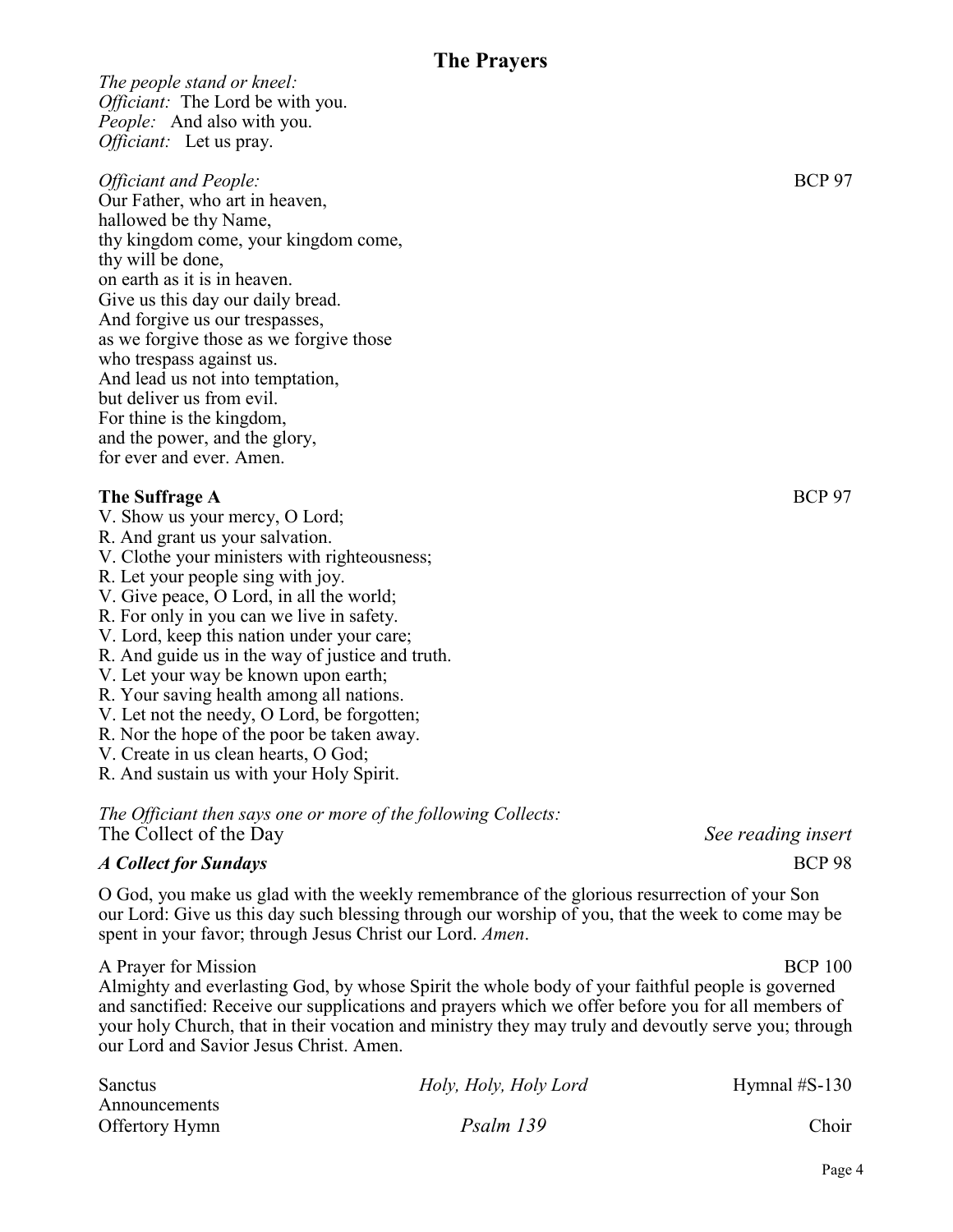

# **The General Thanksgiving BCP 101**

# *Officiant and People:*

Almighty God, Father of all mercies, we your unworthy servants give you humble thanks for all your goodness and loving-kindness to us and to all whom you have made. We bless you for our creation, preservation, and all the blessings of this life; but above all for your immeasurable love in the redemption of the world by our Lord Jesus Christ; for the means of grace, and for the hope of glory. And, we pray, give us such an awareness of your mercies, that with truly thankful hearts we may show forth your praise, not only with our lips, but in our lives, by giving upourselves to your service, and by walking before you in holiness and righteousness all our days; through Jesus Christ our Lord, to whom, with you and the Holy Spirit, be honor and glory throughout all ages. Amen.

# **A Prayer of St. Chrysostom** BCP 102

Almighty God, you have given us grace at this time with one accord to make our common supplication to you; and you have promised through your well-beloved Son that when two or three are gathered together in his Name you will be in the midst of them: Fulfill now, O Lord, our desires and petitions as may be best for us; granting us in this world knowledge of your truth, and in the age to come life everlasting. *Amen*.

Celebrant: Let us bless the Lord. *People:* Thanks be to God.

### *The Officiant then may conclude with one of the following* **The Grace** BCP 102

The grace of our Lord Jesus Christ, and the love of God, and the fellowship of the Holy Spirit, be with us all evermore. *Amen*.

**The Recessional Hymn** *All Who Love and Serve Your City* 571

| 2nd Sunday in Lent                            | 3rd Sunday in Lent                                  |
|-----------------------------------------------|-----------------------------------------------------|
| March 13, 2022                                | <b>March 20, 2022</b>                               |
| Lectors / Eucharistic Ministers               | Lectors / Eucharistic Ministers                     |
| 10:00 AM 1st Reading                          | 10:00 AM 1st Reading                                |
| Genesis 15:1-12, 17-18                        | Exodus 3:1-15                                       |
| Psalm 27                                      | Psalm $63:1-8$                                      |
| Earl Geis                                     |                                                     |
| EM 2 <sup>nd</sup> Readings, Prayers, Chalice | $\overline{EM}$ $2^{nd}$ Readings, Prayers, Chalice |
| Philippians 3:17-4:1                          | 1 Corinthians 10:1-13                               |
| Claire Smith                                  |                                                     |
|                                               | Gospel: Luke 13:1-9                                 |
| Gospel: Luke 13:31-35                         | Sermon: Miles Hall, III                             |
| Sermon: Miles Hall, III                       |                                                     |
| Acolytes: Sr. Acolytes                        | Acolytes: Sr. Acolytes                              |
| Vestry Person: John Breitenstein              | Vestry Person: Joe Maglothin                        |
| Ushers: Pat & Earl Geis                       | Ushers: Daniel Keele                                |
| Altar Guild: Becky Rutledge                   | Altar Guild: Bonnie Blanchard                       |
| <b>Annie Reeves</b>                           | Anne Breitenstein                                   |
| Ginnie Rotsch                                 | <b>Sherlon Jones</b>                                |
|                                               | <b>Haley Morris</b>                                 |
|                                               |                                                     |
| Flower Guild: No Flowers during Lent          | Flower Guild: No Flowers during Lent                |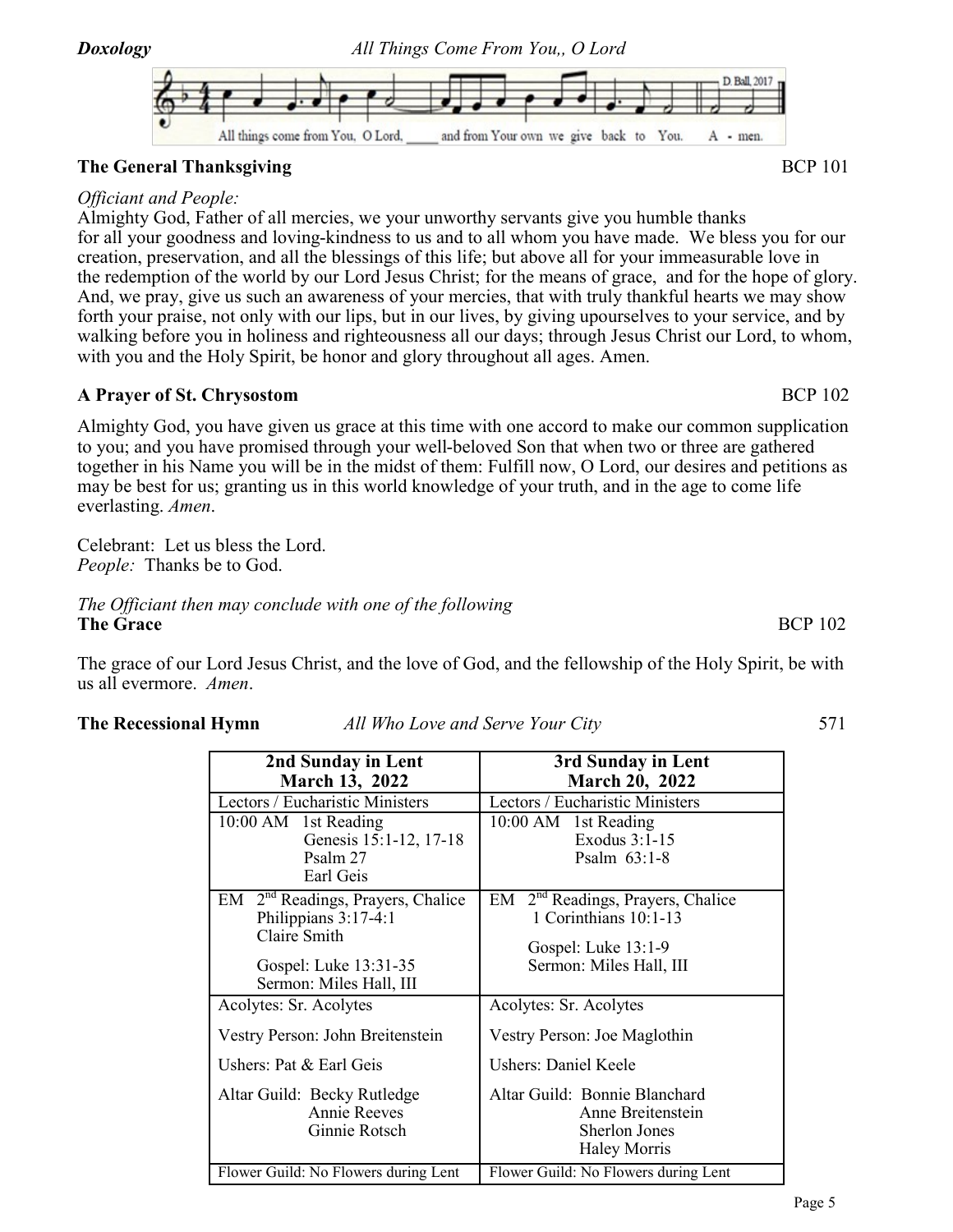# **St. Paul's Friends and Family Prayer List**

| Jay Todd Cleaver    | The Woodleys            | <b>Bobbie Carson</b> | Jasper Richmond       |
|---------------------|-------------------------|----------------------|-----------------------|
| Amanda Watt         | Jerry and Petroula      | David Silk           | Justin Morvant        |
| Jenny Guth          | Ruehlen                 | Robert Cheek         | Eloy Serenil          |
| Cayden, Whitney and | <b>Timothy Ruehlen</b>  | Samantha             | <b>Susie Bromley</b>  |
| Tyler Legrand       | Tom Freeland            | <b>Ester Jeans</b>   | Walter Rotsch         |
| Cheryl Blanchard    | Leona Fields            | Barbara Klein        | Lin Odom              |
| Rosie Hurst         | David Haley             | Chuck Knipp          | Melissa Riehle        |
| Charlie Pieper      | Father Bob              | <b>Shawn Best</b>    | Alyssa & Keene Wilson |
| Kenric Marshall     | <b>Betsy Phillips</b>   | Debra Ball           | Shawn Fittons, Sr.    |
| Don Marshall        | <b>Sharon Childress</b> | Brian Engle          | Shawn Fittons, Jr.    |
| Sabine Lamar        | Becca Hagan             | Rev. Cindy Engle     | Greg Ball             |

Prayers : All Military persons deployed in dangerous areas.

Pray for the people in Ukraine, for all people suffering with a an illness, Victims of Violence, Victims of natural disasters, City of Refuge, Schools, All Ministries of St. Paul's, All first responders, all medical personnel, and essential workers and the unemployed. Talbert Meadows, Regina. Tracy Underwood, Chris, Delores Cleaver, Sidney, Jacquie Pence, Casey D., Beth Holm, Joanne Price, June & Merrill Stringer & Dena, Kelly and John, Nancy Ellis, Cathy Tompkins, Ross, Deanna Davis, Matthew H., Alison Clary, Renee, Jennifer, Jill, Gabriel, Josie Walter, Margaret & Debbie Herrington, Charlotte Parker, Elizabeth, Kelly Clawson, Thomas Ray Manuel, Tim Fading , Brianna, Mary Guillot, Bette, Carol and Bruce Thornburgh, Nick Tullier, Tim Lawler, Melanie Maxie, Kay Gragg, Kay Stone, Yolanda, Mary Ann, Kim Keyser, Anne Hoffpauir, Janelle Ramsey, Erin Lawler, George Schroeder, Kathleen, Ronnie and Margaret Sonnier, Kailey Smith & Family, Barbara Richard, Tony Dallas, Steve Roger, Dave Shows, Sharon Debes, Mickie Davis, Anthony Sparacino, Marcia Sharp, Josephine Crew, Kenny Slaughter, Freddie Nail, Felicia, Dale

## **Happy Birthday**

| $\mathbf{m}$                |      |
|-----------------------------|------|
| Morris, Haley               | 3/01 |
| Smith, Mrs. Claire          | 3/03 |
| Waguespack, Brittany Lorree | 3/03 |
| <b>Bromley, Reese</b>       | 3/03 |
| Giblin, Keith               | 3/05 |
| Jarmon, Gage                | 3/06 |
| Waldrum, Mr. James          | 3/07 |
| Odom, Lin                   | 3/10 |
| Hollier, Amber              | 3/10 |
| Wray, Miss Allyson          | 3/11 |
| Rotsch, Mr. Walter          | 3/11 |
| Martin, Ms. Amber           | 3/14 |
| Kaufman, Ms. Casey          | 3/15 |
| Walker, Krispen             | 3/21 |
| Giblin, Anthony             | 3/24 |
| Neswick, Mrs. Rayda         | 3/26 |
| Walker, Bob                 | 3/27 |
| Hall, Mrs. Donna            | 3/27 |
| Silk, David                 | 3/28 |
| Ferguson, Carley            | 3/30 |
| Works, Brandi               | 3/31 |
|                             |      |

 **Happy Anniversary** Jones, Jerry & Sherlon  $3/15$ 

*Welcome New Visitors St. Paul's hopes you enjoyed your visit. Please sign the book in the back of the church with your name and email or address. Thank You for visiting St. Paul's Episcopal Church*



ng Go with All Your He<mark>e</mark><br>ul, Strength, and Mind

**Wednesday Night Soup Supper and Lenten Study "Living Well Through Lent 2022: Letting Go with All Your Heart, Strength, and Mind**

**The Soup Supper and Lenten Study will start on Wednesday, March 9 thru April 6 at 6:00pm. You are able to start anytime. A book will be provided. Come join in the fellowship and on a Lenten journey.**